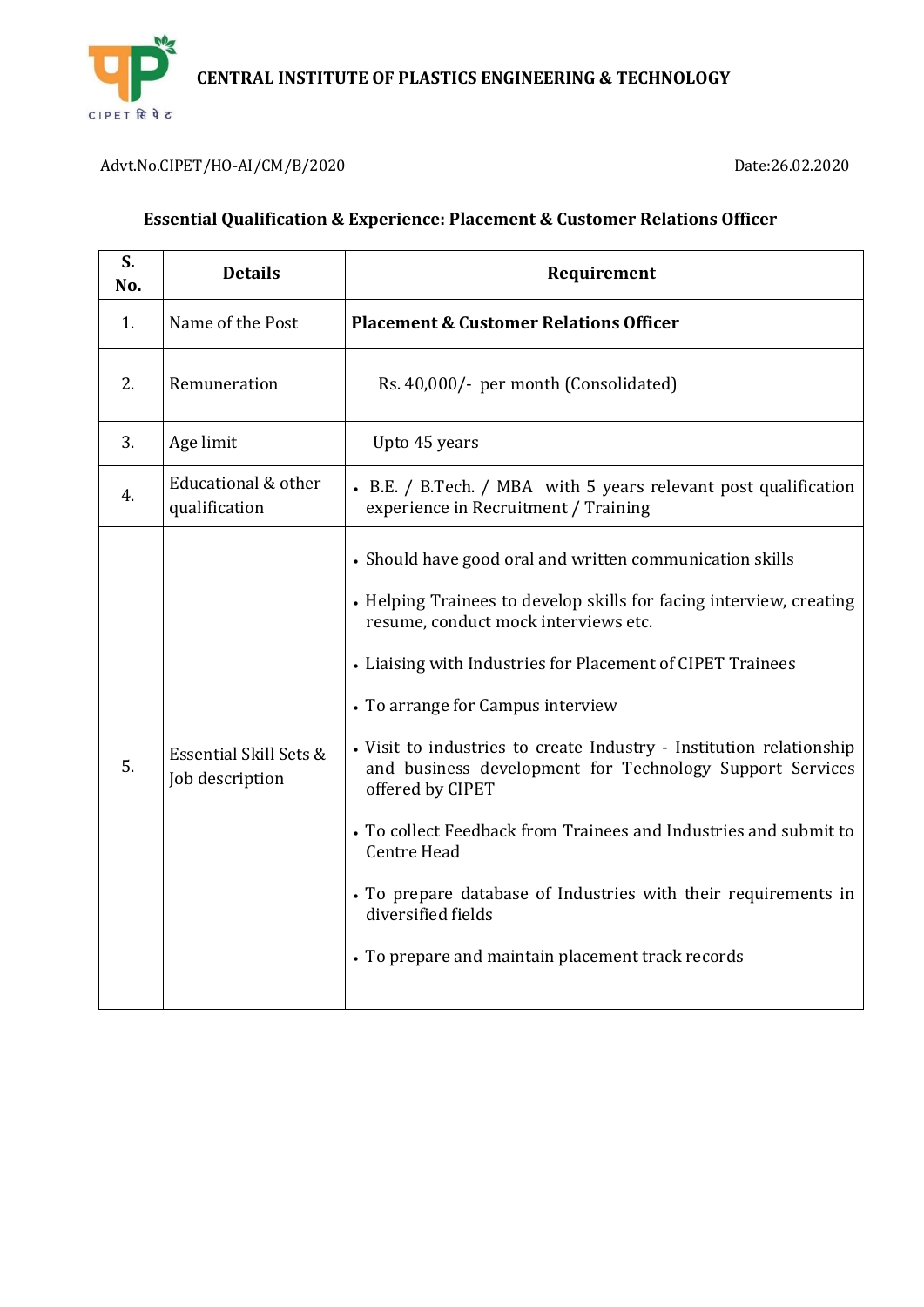

Advt.No.CIPET/HO-AI/CM/B/2020 Date:26.02.2020

# **Essential Qualification & Experience: Asst. Placement Officer**

| S.<br>No. | <b>Details</b>                            | Requirement                                                                                                                                                                                                                                                                                                                                                                                                                                                                                                                                                                                                                                                                       |
|-----------|-------------------------------------------|-----------------------------------------------------------------------------------------------------------------------------------------------------------------------------------------------------------------------------------------------------------------------------------------------------------------------------------------------------------------------------------------------------------------------------------------------------------------------------------------------------------------------------------------------------------------------------------------------------------------------------------------------------------------------------------|
| 1.        | Name of the Post                          | <b>Asst. Placement Officer</b>                                                                                                                                                                                                                                                                                                                                                                                                                                                                                                                                                                                                                                                    |
| 2.        | Remuneration                              | Rs. 35,000/- per month (Consolidated)                                                                                                                                                                                                                                                                                                                                                                                                                                                                                                                                                                                                                                             |
| 3.        | Age limit                                 | Upto 35 years                                                                                                                                                                                                                                                                                                                                                                                                                                                                                                                                                                                                                                                                     |
| 4.        | Educational & other<br>qualification      | • B.E. / B.Tech. / MBA with 2 years relevant post qualification<br>experience in Recruitment / Training                                                                                                                                                                                                                                                                                                                                                                                                                                                                                                                                                                           |
| 5.        | Essential Skill Sets &<br>Job description | • Should have good oral and written communication skills<br>• Coordination with trainees. Helping Trainees to develop skills<br>for facing interview, creating resume, conduct mock interviews<br>etc.<br>• Liaising with Industries for Placement of CIPET Trainees<br>• To arrange for interview facilities at campus for Campus<br>Interview<br>• Visit to industries to create Industry Institution relationship and<br>business development<br>• To collect Feedback from Trainees and Industries and submit to<br><b>Centre Head</b><br>• To prepare database of Industries with their requirements in<br>diversified fields<br>• To prepare and maintain placement records |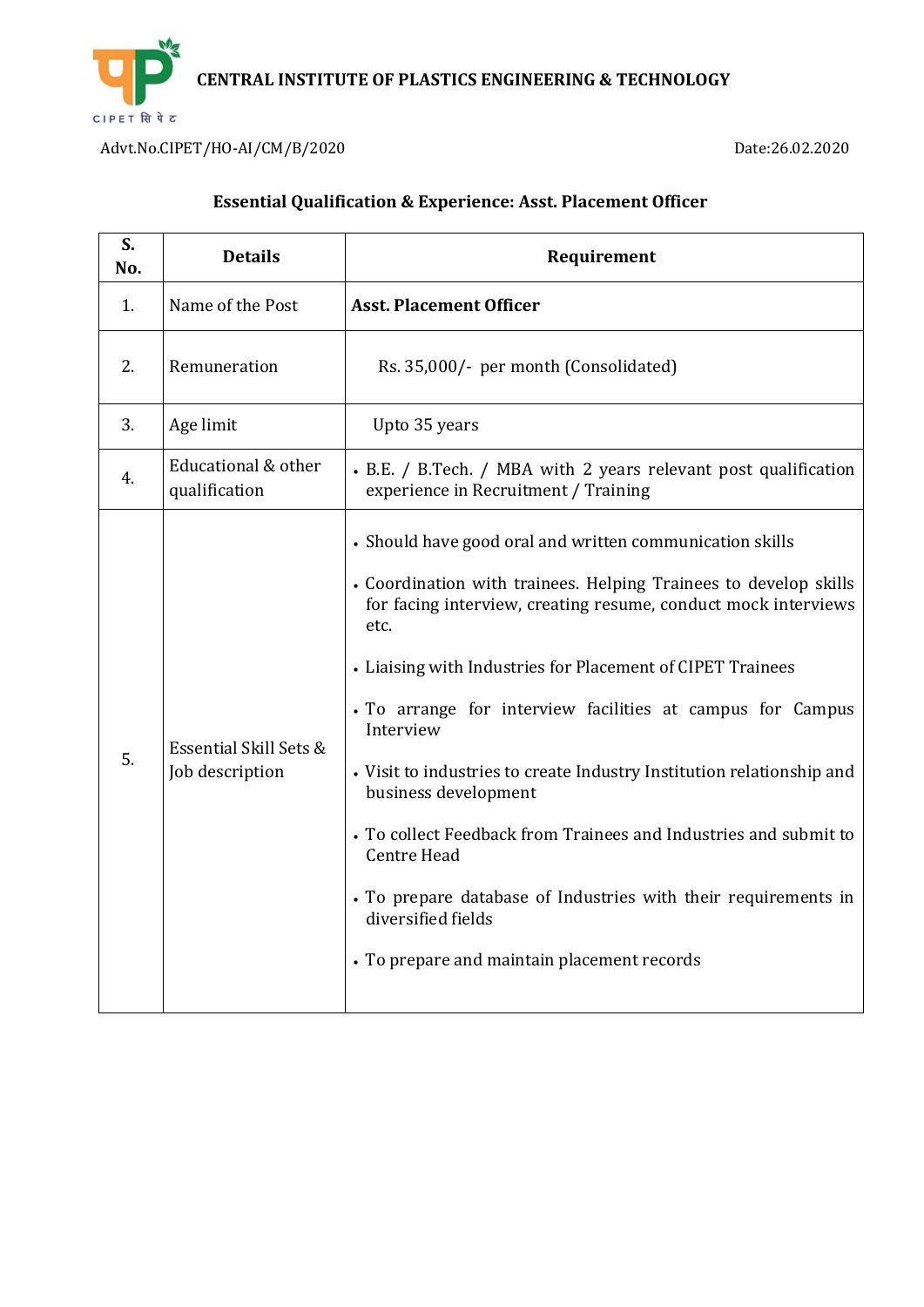

Advt.No.CIPET/HO-AI/CM/B/2020 Date:26.02.2020

| S.<br>No. | <b>Details</b>                            | Requirement                                                                                                                                                                                                                                                                                                           |
|-----------|-------------------------------------------|-----------------------------------------------------------------------------------------------------------------------------------------------------------------------------------------------------------------------------------------------------------------------------------------------------------------------|
| 1.        | Name of the Post                          | <b>Faculty</b><br>(Chemistry / Physics / Mathematics / English / Computer Sc. /<br>Electrical & Electronics / Civil)                                                                                                                                                                                                  |
| 2.        | Remuneration                              | Rs. 35,000/- per month (Consolidated)                                                                                                                                                                                                                                                                                 |
| 3.        | Age limit                                 | Upto 65 years                                                                                                                                                                                                                                                                                                         |
| 4.        | Educational & other<br>qualification      | • Full time Master's degree in the relevant subjects (Chemistry /<br>Physics / Mathematics / English / Computer Sc. / Electrical &<br>Electronics / Civil) or any other relevant subject with 02 years<br>relevant post qualification experience<br>• Candidate having higher qualification (Ph.D.) will be preferred |
| 5.        | Essential Skill Sets &<br>Job description | • Conducting classes and provide learning environments<br>• Deliver effective instructions<br>• Assess students learning<br>• Promote continual improvement as part of the cycle of teaching<br>and learning<br>• Should have good oral and written communication skills                                              |

### **Essential Qualification & Experience: Faculty**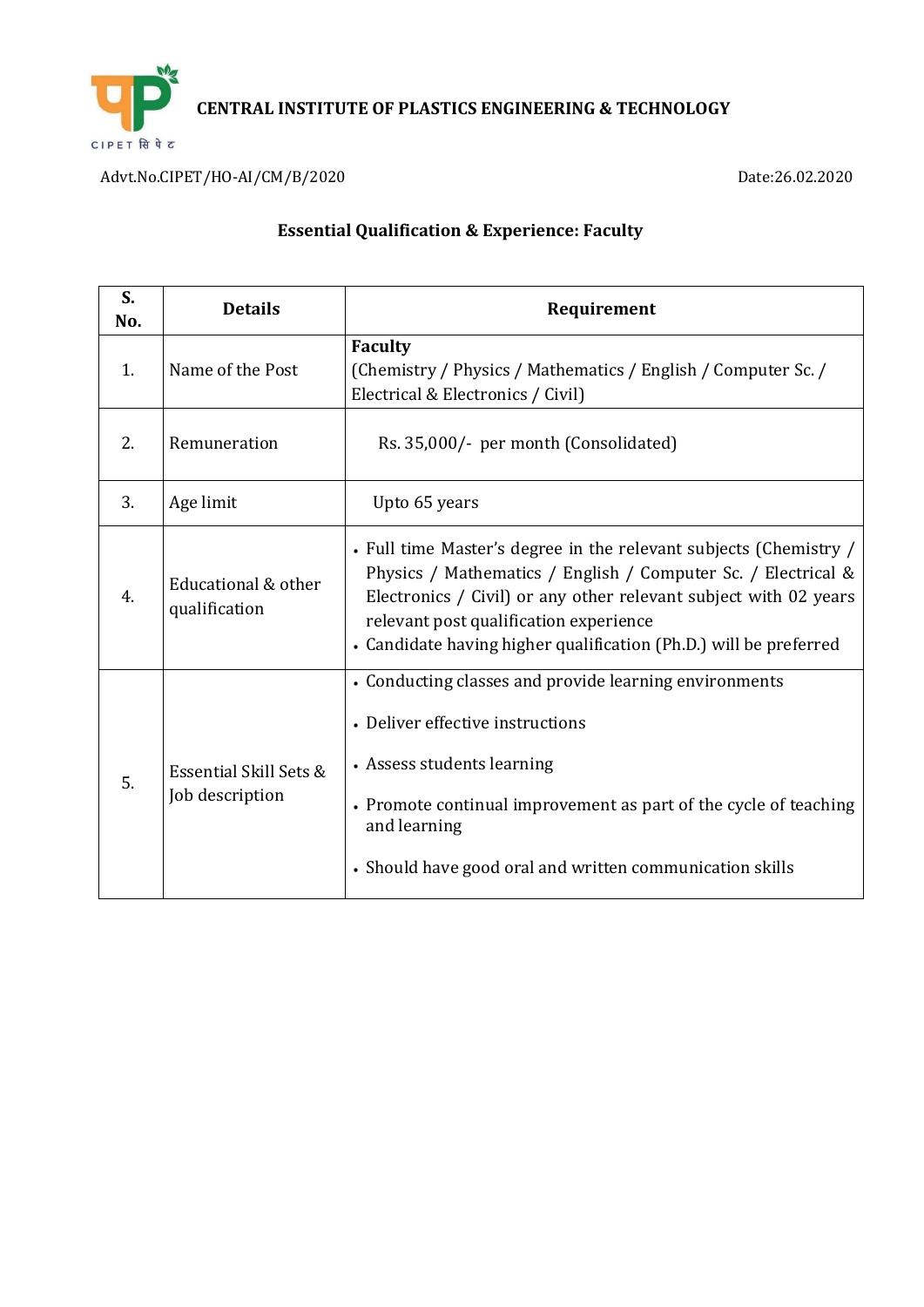

Advt.No.CIPET/HO-AI/CM/B/2020 Date:26.02.2020

| S.<br>No. | <b>Details</b>                       | Requirement                                                                                                                                                                                                                                                                                                                                                                                                                                                                                                                                                                                                                                                                                                                                    |
|-----------|--------------------------------------|------------------------------------------------------------------------------------------------------------------------------------------------------------------------------------------------------------------------------------------------------------------------------------------------------------------------------------------------------------------------------------------------------------------------------------------------------------------------------------------------------------------------------------------------------------------------------------------------------------------------------------------------------------------------------------------------------------------------------------------------|
| 1.        | Name of the Post                     | <b>Laboratory Instructor</b><br>(Chemistry / Physics / Computer Sc. / Electrical & Electronics / Workshop<br>Practice)                                                                                                                                                                                                                                                                                                                                                                                                                                                                                                                                                                                                                         |
| 2.        | Remuneration                         | Rs. 25,000/- per month (Consolidated)                                                                                                                                                                                                                                                                                                                                                                                                                                                                                                                                                                                                                                                                                                          |
| 3.        | Age limit                            | Upto 35 years                                                                                                                                                                                                                                                                                                                                                                                                                                                                                                                                                                                                                                                                                                                                  |
| 4.        | Educational & other<br>qualification | • Full time Graduate in relevant Subject (Chemistry / Physics /<br>Computer Sc. / Electrical & Electronics) / Full time 3 year<br>Diploma in Computer Sc. / Electrical & Electronics<br>• 01 year relevant post qualification experience                                                                                                                                                                                                                                                                                                                                                                                                                                                                                                       |
| 5.        | <b>Essential Skill Sets</b>          | • Assists in the development of labs., Operational condition and<br>maintenance of teaching equipment<br>· Practical workshop skills, as evident by knowledge of<br>instruments and devices used within the laboratory, and other<br>workshop tools and equipment<br>• Strong troubleshooting and technical problem-solving skills<br>• A high degree of computer literacy and demonstrated ability to<br>integrate technology in the workplace<br>• Strong verbal and written communication skills<br>• Knowledge of Electronics and Electrical systems is desirable<br>(wherever applicable)<br>• Perform teaching duties as required.<br>• Observes and reinforces safety and housekeeping procedures<br>and protocol within the laboratory |

# **Essential Qualification & Experience: Laboratory Instructor**